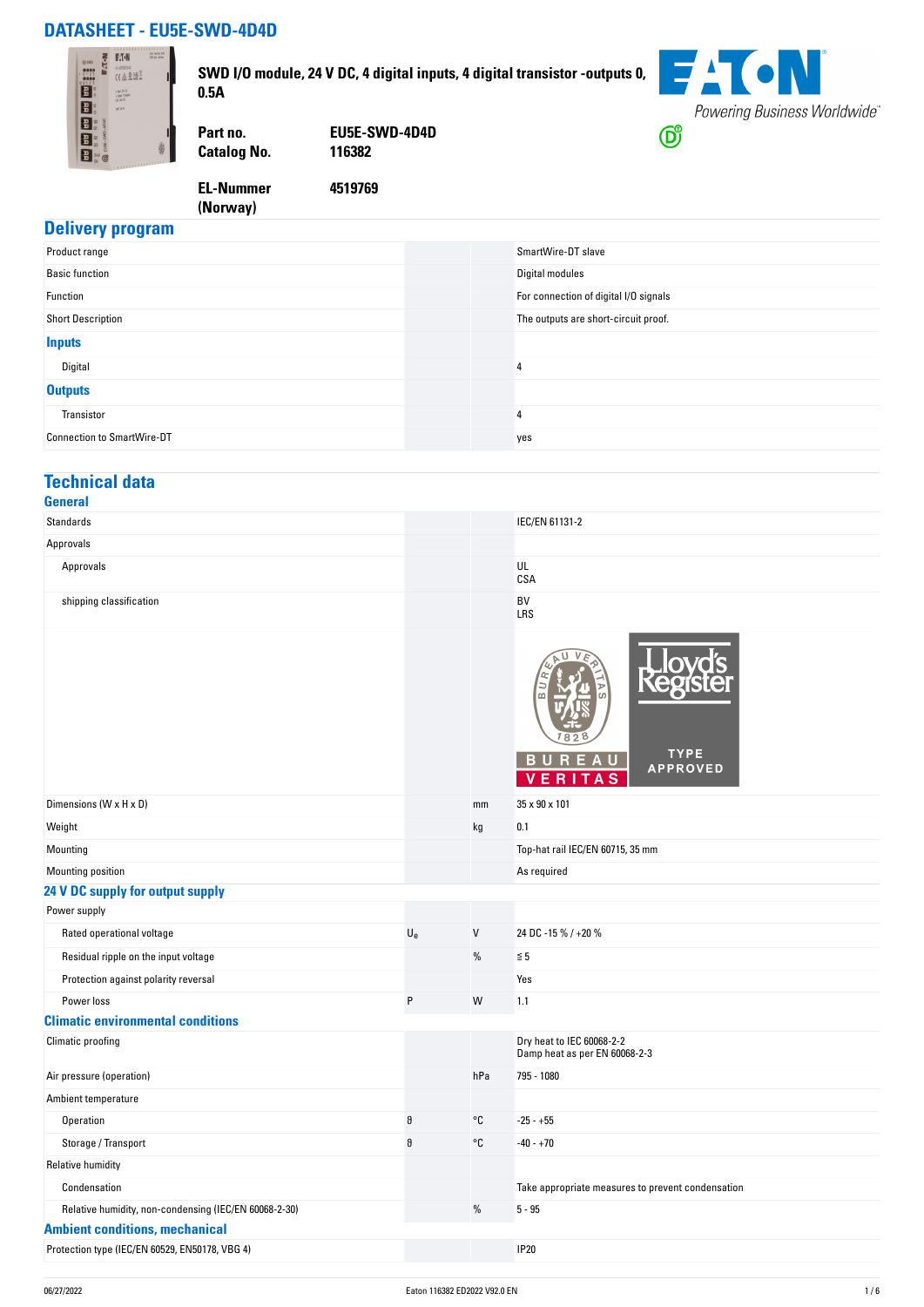| Vibrations (IEC/EN 61131-2:2008)                                                      |             |                 |                                                   |
|---------------------------------------------------------------------------------------|-------------|-----------------|---------------------------------------------------|
| Constant amplitude 3,5 mm                                                             |             | Hz              | $5 - 8.4$                                         |
| Constant acceleration 1 g                                                             |             | Hz              | $8.4 - 150$                                       |
| Mechanical shock resistance (IEC/EN 60068-2-27) semi-sinusoidal 15 g/11 ms            |             | Impacts 9       |                                                   |
|                                                                                       |             |                 |                                                   |
| Drop to IEC/EN 60068-2-31                                                             | Drop height | mm              | 50                                                |
| Free fall, packaged (IEC/EN 60068-2-32)<br><b>Electromagnetic compatibility (EMC)</b> |             | m               | 0.3                                               |
| Overvoltage category                                                                  |             |                 | Ш                                                 |
| Pollution degree                                                                      |             |                 | $\overline{2}$                                    |
| Electrostatic discharge (IEC/EN 61131-2:2008)                                         |             |                 |                                                   |
| Air discharge (Level 3)                                                               |             | kV              | 8                                                 |
| Contact discharge (Level 2)                                                           |             | kV              | 4                                                 |
| Electromagnetic fields (IEC/EN 61131-2:2008)                                          |             |                 |                                                   |
| 80 - 1000 MHz                                                                         |             | V/m             | 10                                                |
| $1.4 - 2$ GHz                                                                         |             | V/m             | 3                                                 |
| 2 - 2.7 GHz                                                                           |             | V/m             | 1                                                 |
|                                                                                       |             |                 | <b>EN 55011 Class A</b>                           |
| Radio interference suppression (SmartWire-DT)                                         |             |                 |                                                   |
| Burst (IEC/EN 61131-2:2008, Level 3)                                                  |             |                 |                                                   |
| Supply cable                                                                          |             | kV              | $\overline{2}$                                    |
| Signal lines                                                                          |             | kV              | 1                                                 |
| SmartWire-DT cables                                                                   |             | kV              | 1                                                 |
| Surge (IEC/EN 61131-2:2008, Level 1)                                                  |             |                 |                                                   |
| Surge power cables                                                                    |             | kV              | 0.5                                               |
| Surge I/O cables                                                                      |             | kV              | 1                                                 |
| Radiated RFI (IEC/EN 61131-2:2008, Level 3)<br><b>SmartWire-DT network</b>            |             | V               | 10                                                |
| <b>Station type</b>                                                                   |             |                 | SmartWire-DT slave                                |
| Setting the baud rate                                                                 |             |                 | automatic                                         |
| Baud rate (data transfer speed)                                                       |             | kbps            | maximum 250                                       |
| Status SmartWire-DT                                                                   |             | LED             | Green                                             |
| Connection                                                                            |             |                 | Plug, 8-pole                                      |
|                                                                                       |             |                 | Connection plug: external device plug SWD4-8SF2-5 |
| Current consumption                                                                   | $I_{e}$     | mA              | 33                                                |
| <b>Connection supply and I/O</b>                                                      |             |                 |                                                   |
| Terminal for I/O sensor                                                               |             |                 |                                                   |
| <b>Connection type</b>                                                                |             |                 | Push in terminals                                 |
| Solid                                                                                 |             | mm <sup>2</sup> | 0.2 - 1.5 (AWG 24 - 16)                           |
| Flexible with ferrule                                                                 |             | mm <sup>2</sup> | $0.25 - 1.5$ (AWG 24 - 16)                        |
|                                                                                       |             |                 | Minimum length 8 mm                               |
| <b>Digital inputs</b>                                                                 |             |                 |                                                   |
| Quantity                                                                              |             |                 | 4                                                 |
| Input current                                                                         |             | mA              | Normally 4 at 24 V DC                             |
| Limit value type 1                                                                    |             |                 | Low < $5V$ DC; High > 15V DC                      |
| Input delay                                                                           |             |                 | High->Low < 0.2 ms<br>$Low$ -> $High < 0.2$ ms    |
| Status display inputs                                                                 |             | LED             | yellow                                            |
| <b>Digital semi-conductor outputs</b>                                                 |             |                 |                                                   |
| Quantity                                                                              |             |                 | $\overline{4}$                                    |
| Output current                                                                        |             | Α               | 0.5                                               |
| Short-circuit tripping current                                                        |             | Α               | max. 1.2 over 3 ms                                |
| Lamp load                                                                             | $R_{LL}$    | W               | $\leq 3$                                          |
| Overload proof                                                                        |             |                 | yes, with diagnostics                             |
| Switching capacity                                                                    |             |                 | EN 60947-5-1 utilization category DC-13           |
| Status display outputs                                                                |             | LED             | yellow                                            |
| <b>Supply voltage UAux</b>                                                            |             |                 |                                                   |
| Protection against polarity reversal                                                  |             |                 | yes                                               |
| Residual ripple on the input voltage                                                  |             | $\%$            | $\leq 5$                                          |
|                                                                                       |             |                 |                                                   |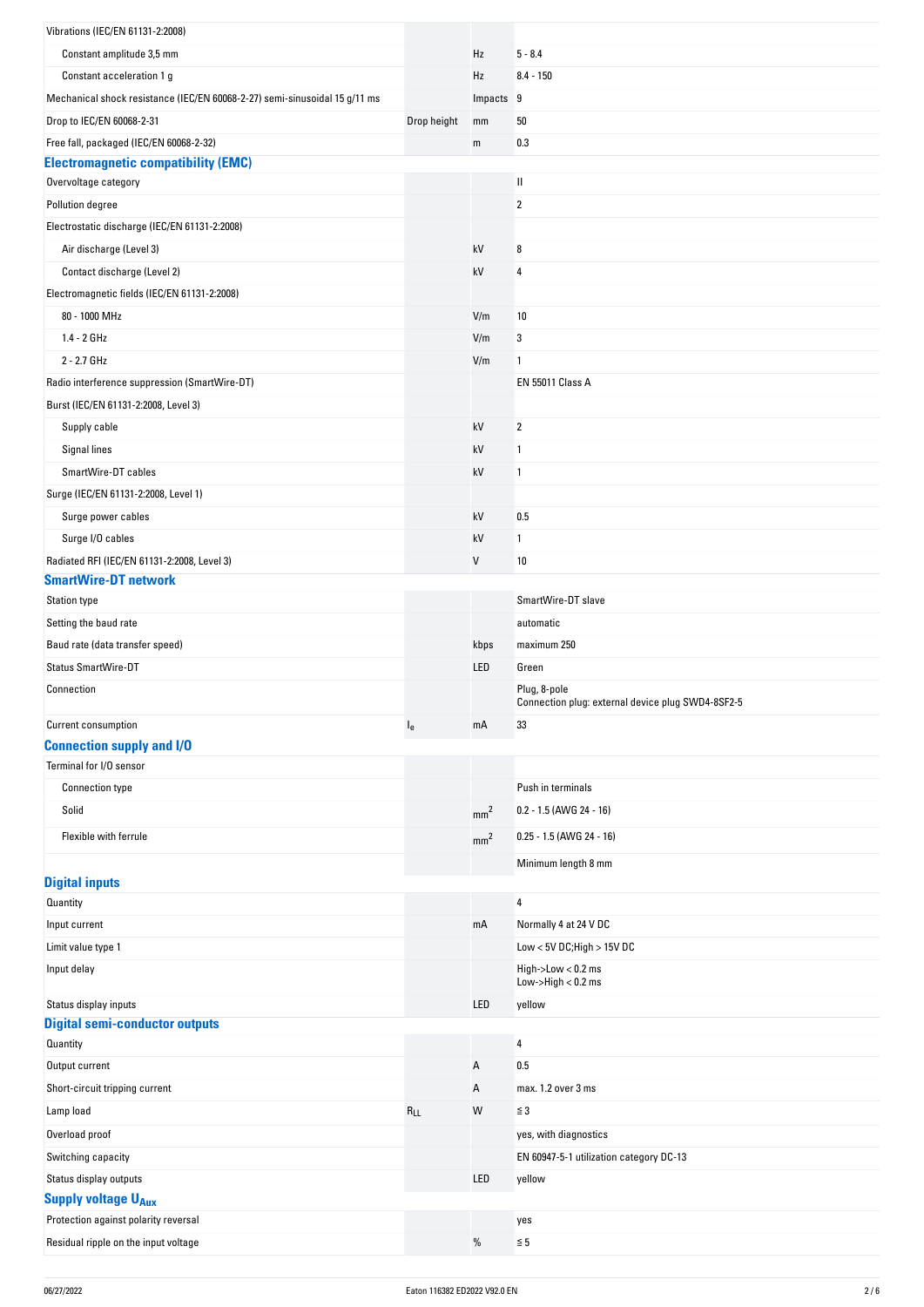| <b>Potential isolation</b> |                |
|----------------------------|----------------|
| Inputs for SmartWire-DT    | Yes            |
| Outputs to SmartWire-DT    | Yes            |
| Input to input             | No             |
| Output to input            | n <sub>0</sub> |

# **Design verification as per IEC/EN 61439**

| Technical data for design verification                                                                                    |          |    |                                                                                                                                     |
|---------------------------------------------------------------------------------------------------------------------------|----------|----|-------------------------------------------------------------------------------------------------------------------------------------|
| Static heat dissipation, non-current-dependent                                                                            | $P_{VS}$ | W  | 1.1                                                                                                                                 |
| Operating ambient temperature min.                                                                                        |          | °C | $-25$                                                                                                                               |
| Operating ambient temperature max.                                                                                        |          | °C | 55                                                                                                                                  |
| <b>Degree of Protection</b>                                                                                               |          |    | <b>IP20</b>                                                                                                                         |
| IEC/EN 61439 design verification                                                                                          |          |    |                                                                                                                                     |
| 10.2 Strength of materials and parts                                                                                      |          |    |                                                                                                                                     |
| 10.2.2 Corrosion resistance                                                                                               |          |    | Meets the product standard's requirements.                                                                                          |
| 10.2.3.1 Verification of thermal stability of enclosures                                                                  |          |    | Meets the product standard's requirements.                                                                                          |
| 10.2.3.2 Verification of resistance of insulating materials to normal heat                                                |          |    | Meets the product standard's requirements.                                                                                          |
| 10.2.3.3 Verification of resistance of insulating materials to abnormal heat<br>and fire due to internal electric effects |          |    | Meets the product standard's requirements.                                                                                          |
| 10.2.4 Resistance to ultra-violet (UV) radiation                                                                          |          |    | Meets the product standard's requirements.                                                                                          |
| 10.2.5 Lifting                                                                                                            |          |    | Does not apply, since the entire switchgear needs to be evaluated.                                                                  |
| 10.2.6 Mechanical impact                                                                                                  |          |    | Does not apply, since the entire switchgear needs to be evaluated.                                                                  |
| 10.2.7 Inscriptions                                                                                                       |          |    | Meets the product standard's requirements.                                                                                          |
| 10.3 Degree of protection of ASSEMBLIES                                                                                   |          |    | Meets the product standard's requirements.                                                                                          |
| 10.4 Clearances and creepage distances                                                                                    |          |    | Meets the product standard's requirements.                                                                                          |
| 10.5 Protection against electric shock                                                                                    |          |    | Does not apply, since the entire switchgear needs to be evaluated.                                                                  |
| 10.6 Incorporation of switching devices and components                                                                    |          |    | Does not apply, since the entire switchgear needs to be evaluated.                                                                  |
| 10.7 Internal electrical circuits and connections                                                                         |          |    | Is the panel builder's responsibility.                                                                                              |
| 10.8 Connections for external conductors                                                                                  |          |    | Is the panel builder's responsibility.                                                                                              |
| 10.9 Insulation properties                                                                                                |          |    |                                                                                                                                     |
| 10.9.2 Power-frequency electric strength                                                                                  |          |    | Is the panel builder's responsibility.                                                                                              |
| 10.9.3 Impulse withstand voltage                                                                                          |          |    | Is the panel builder's responsibility.                                                                                              |
| 10.9.4 Testing of enclosures made of insulating material                                                                  |          |    | Is the panel builder's responsibility.                                                                                              |
| 10.10 Temperature rise                                                                                                    |          |    | The panel builder is responsible for the temperature rise calculation. Eaton will<br>provide heat dissipation data for the devices. |
| 10.11 Short-circuit rating                                                                                                |          |    | Is the panel builder's responsibility.                                                                                              |
| 10.12 Electromagnetic compatibility                                                                                       |          |    | Is the panel builder's responsibility.                                                                                              |
| 10.13 Mechanical function                                                                                                 |          |    | The device meets the requirements, provided the information in the instruction<br>leaflet (IL) is observed.                         |

# **Technical data ETIM 8.0**

| Programmable logic controllers PLC (EG000024) / Fieldbus, decentr. periphery - digital I/O module (EC001599)                                                                                                       |              |               |
|--------------------------------------------------------------------------------------------------------------------------------------------------------------------------------------------------------------------|--------------|---------------|
| Electric engineering, automation, process control engineering / Control / Field bus, decentralized peripheral / Field bus, decentralized peripheral - digital I/O module (ecl@ss10.0.1-27-24-26-04<br>[BAA055014]) |              |               |
| Supply voltage AC 50 Hz                                                                                                                                                                                            | $\mathsf{V}$ | $0 - 0$       |
| Supply voltage AC 60 Hz                                                                                                                                                                                            | V            | $0 - 0$       |
| Supply voltage DC                                                                                                                                                                                                  | V            | $20.4 - 28.8$ |
| Voltage type of supply voltage                                                                                                                                                                                     |              | DC            |
| Number of digital inputs                                                                                                                                                                                           |              | 4             |
| Number of digital outputs                                                                                                                                                                                          |              | 4             |
| Digital inputs configurable                                                                                                                                                                                        |              | No            |
| Digital outputs configurable                                                                                                                                                                                       |              | No            |
| Input current at signal 1                                                                                                                                                                                          | mA           | 4             |
| Permitted voltage at input                                                                                                                                                                                         | V            | $20.4 - 28.8$ |
| Type of voltage (input voltage)                                                                                                                                                                                    |              | DC            |
| Type of digital output                                                                                                                                                                                             |              | Other         |
| Output current                                                                                                                                                                                                     | Α            | 0.5           |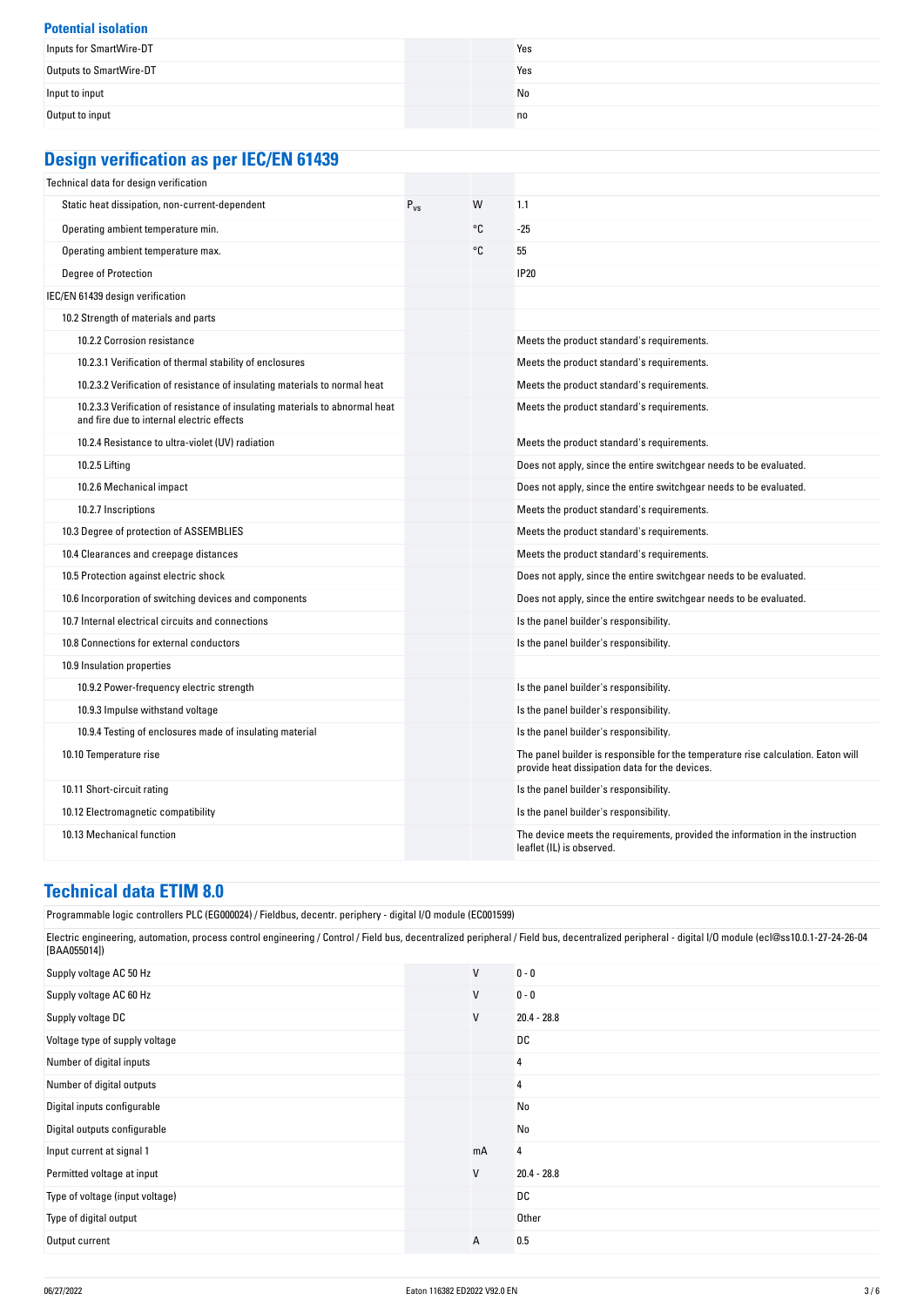| Permitted voltage at output                                                        | $\mathsf{V}$ | $20.4 - 28.8$           |
|------------------------------------------------------------------------------------|--------------|-------------------------|
| Type of output voltage                                                             |              | DC                      |
| Short-circuit protection, outputs available                                        |              | No                      |
| Number of HW-interfaces industrial Ethernet                                        |              | 0                       |
| Number of interfaces PROFINET                                                      |              | 0                       |
| Number of HW-interfaces RS-232                                                     |              | 0                       |
| Number of HW-interfaces RS-422                                                     |              | 0                       |
| Number of HW-interfaces RS-485                                                     |              | 0                       |
| Number of HW-interfaces serial TTY                                                 |              | 0                       |
| Number of HW-interfaces parallel                                                   |              | 0                       |
| Number of HW-interfaces Wireless                                                   |              | 0                       |
| Number of HW-interfaces USB                                                        |              | 0                       |
| Number of HW-interfaces other                                                      |              | 0                       |
| With optical interface                                                             |              | No                      |
| Supporting protocol for TCP/IP                                                     |              | No                      |
| Supporting protocol for PROFIBUS                                                   |              | No                      |
| Supporting protocol for CAN                                                        |              | No                      |
| Supporting protocol for INTERBUS                                                   |              | No                      |
| Supporting protocol for ASI                                                        |              | No                      |
| Supporting protocol for KNX                                                        |              | No                      |
| Supporting protocol for Modbus                                                     |              | No                      |
| Supporting protocol for Data-Highway                                               |              | No                      |
| Supporting protocol for DeviceNet                                                  |              | No                      |
| Supporting protocol for SUCONET                                                    |              | No                      |
| Supporting protocol for LON                                                        |              | No                      |
| Supporting protocol for PROFINET IO                                                |              | No                      |
| Supporting protocol for PROFINET CBA                                               |              | No                      |
| Supporting protocol for SERCOS                                                     |              |                         |
|                                                                                    |              | No                      |
| Supporting protocol for Foundation Fieldbus<br>Supporting protocol for EtherNet/IP |              | No<br>No                |
| Supporting protocol for AS-Interface Safety at Work                                |              |                         |
|                                                                                    |              | No                      |
| Supporting protocol for DeviceNet Safety                                           |              | No                      |
| Supporting protocol for INTERBUS-Safety                                            |              | No                      |
| Supporting protocol for PROFIsafe                                                  |              | No                      |
| Supporting protocol for SafetyBUS p                                                |              | No                      |
| Supporting protocol for other bus systems                                          |              | Yes                     |
| Radio standard Bluetooth                                                           |              | No                      |
| Radio standard Wi-Fi 802.11                                                        |              | No                      |
| <b>Radio standard GPRS</b>                                                         |              | No                      |
| Radio standard GSM                                                                 |              | No                      |
| Radio standard UMTS                                                                |              | No                      |
| 10 link master                                                                     |              | No                      |
| System accessory                                                                   |              | Yes                     |
| Degree of protection (IP)                                                          |              | <b>IP20</b>             |
| Type of electric connection                                                        |              | Flat plug-in connection |
| Time delay at signal exchange                                                      | ms           | $0 - 0$                 |
| Fieldbus connection over separate bus coupler possible                             |              | Yes                     |
| Rail mounting possible                                                             |              | Yes                     |
| Wall mounting/direct mounting                                                      |              | Yes                     |
| Front built-in possible                                                            |              | No                      |
| Rack-assembly possible                                                             |              | No                      |
| Suitable for safety functions                                                      |              | No                      |
| SIL according to IEC 61508                                                         |              | None                    |
| Performance level according to EN ISO 13849-1                                      |              | None                    |
| Appendant operation agent (Ex ia)                                                  |              | No                      |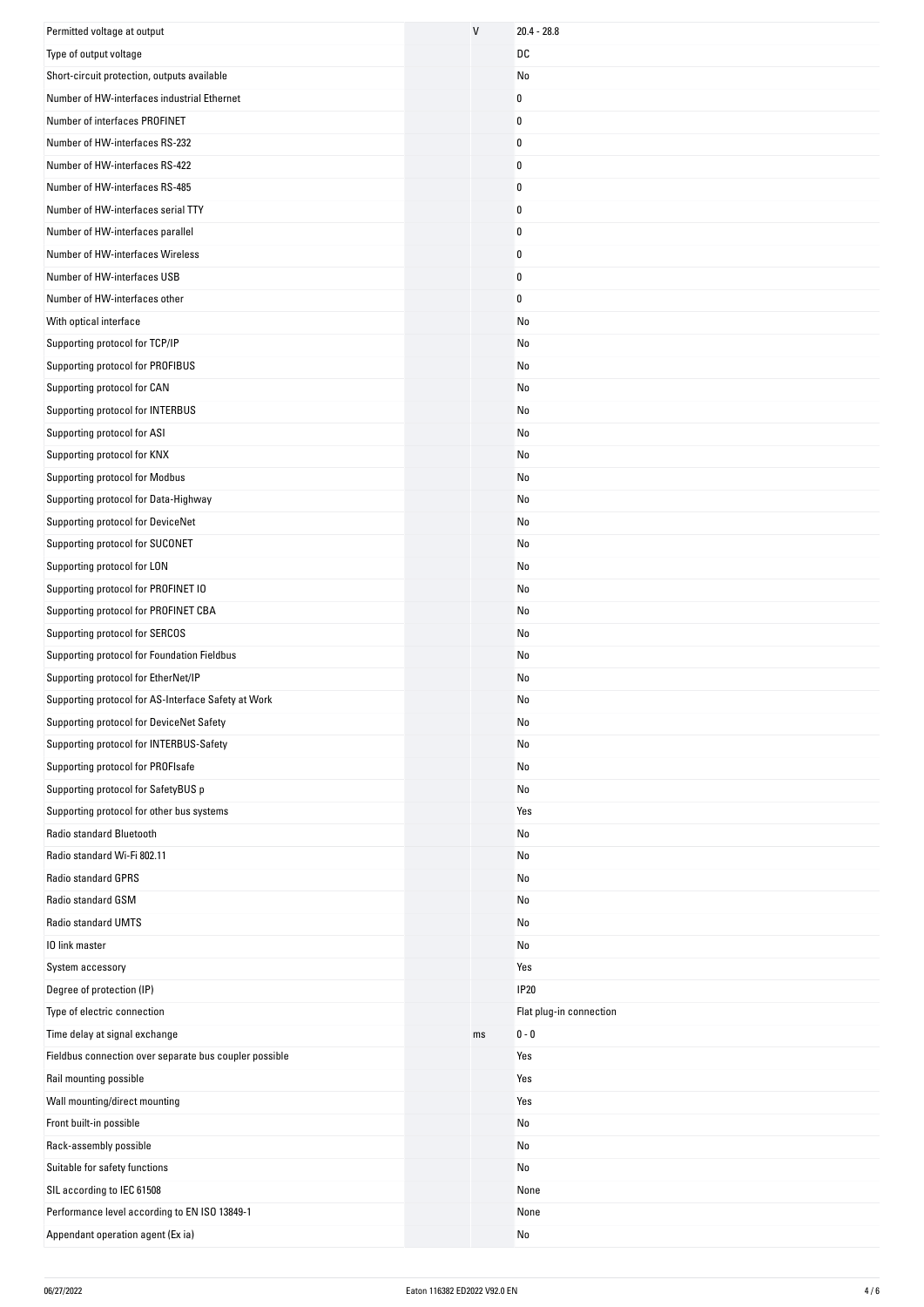| Appendant operation agent (Ex ib)  |    | No   |
|------------------------------------|----|------|
| Explosion safety category for gas  |    | None |
| Explosion safety category for dust |    | None |
| Width                              | mm | 35   |
| Height                             | mm | 90   |
| Depth                              | mm | 102  |

### **Approvals** UL FIIE NO. E29184 **UL Category Control No.** NKCR CSA File No. 2324643 CSA Class No. 3211-07 North America Certification UL listed, CSA certified Specially designed for North America No Control and Specially designed for North America

### **Dimensions**